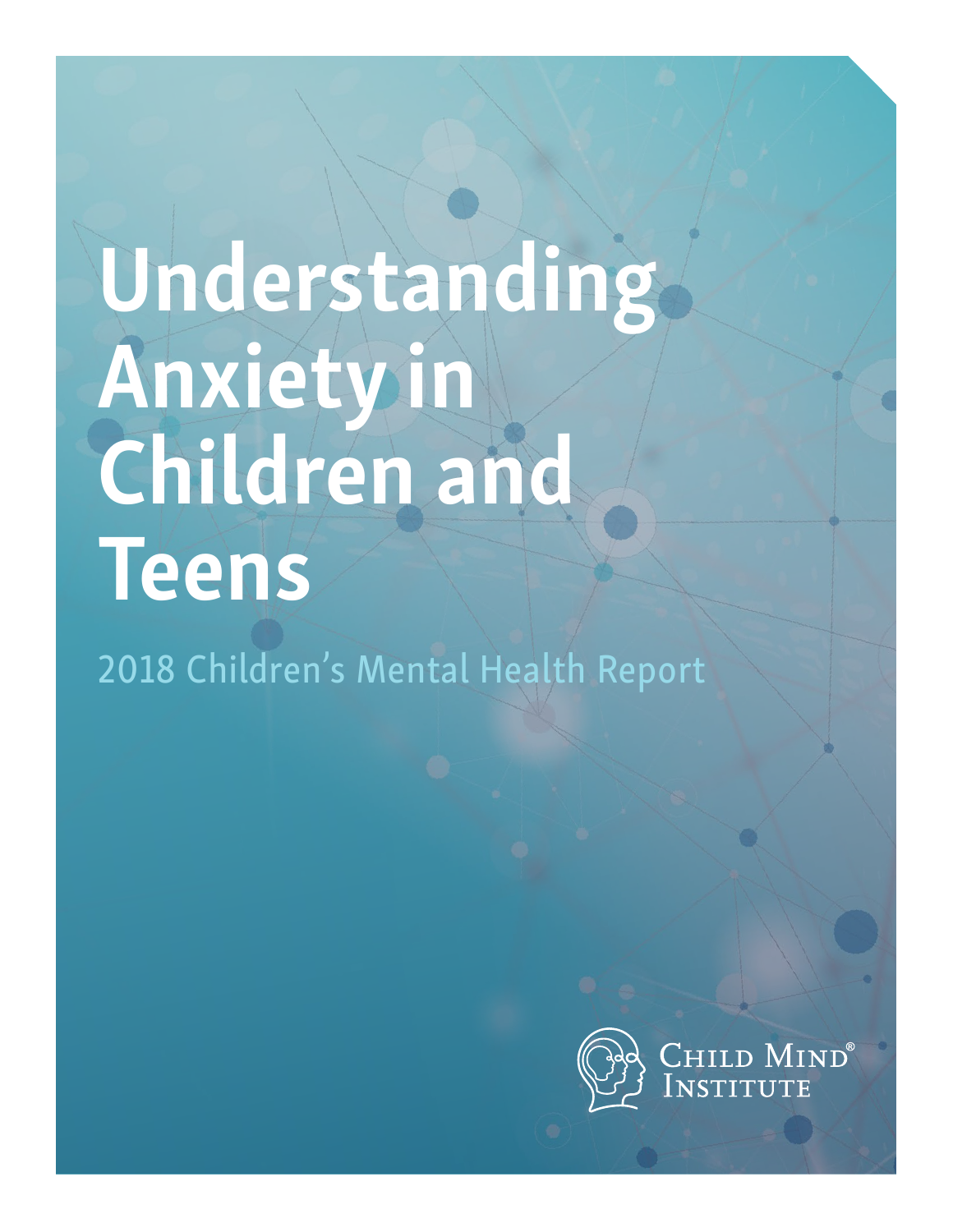# INTRODUCTION An Anxious World

Anxiety is normal and healthy. When we're presented with something dangerous in the world, our anxiety response protects us from danger. It makes us hyperaware and primed for action — the "fight or flight" response. Anxiety disorders arise when we develop out-of-proportion anxiety responses to things most of us cope with easily and that happen every day.

The core symptoms of anxiety are worry, difficulty tolerating uncertainty, an overactive response to perceived threats (including freezing) and avoidance. Some children avoid or become overly afraid of situations or objects that trigger fears, while others react with explosive fear and frustration. That behavior is often misread as anger or opposition. In youth with phobias or social anxiety disorder, their difficulties may be attributed to "shyness," with few people recognizing the severe distress they experience. Many young people don't realize that their overwhelming reactions may stem from a disorder that can be treated, rather than from a personal failing.

In the past 10 years, there has been increasing recognition of anxiety in young people by health care providers — one study found a 17% increase in anxiety disorder diagnosis.<sup>1</sup> Teens and their parents are recognizing that anxiety disorders can be serious and they are beginning to advocate for treatment at a level that far surpasses care-seeking a generation ago. Anxiety is the number one cause for concern at college counseling services.<sup>2</sup>

#### *Increase in diagnosis*

Health care provider diagnosis of anxiety disorders in youth under age 17



Are rates of anxiety disorders truly increasing, or is there growing recognition of the distress and impairment that anxiety causes? Is the increase in reported anxiety fueled by contemporary stresses, or is it a sign that youth today are more comfortable asking for help?

This year's Child Mind Institute Children's Mental Health Report looks at just how widespread child and adolescent anxiety disorders are, examines the impact of early risk factors including temperament, and describes effective treatments that are being accessed more frequently.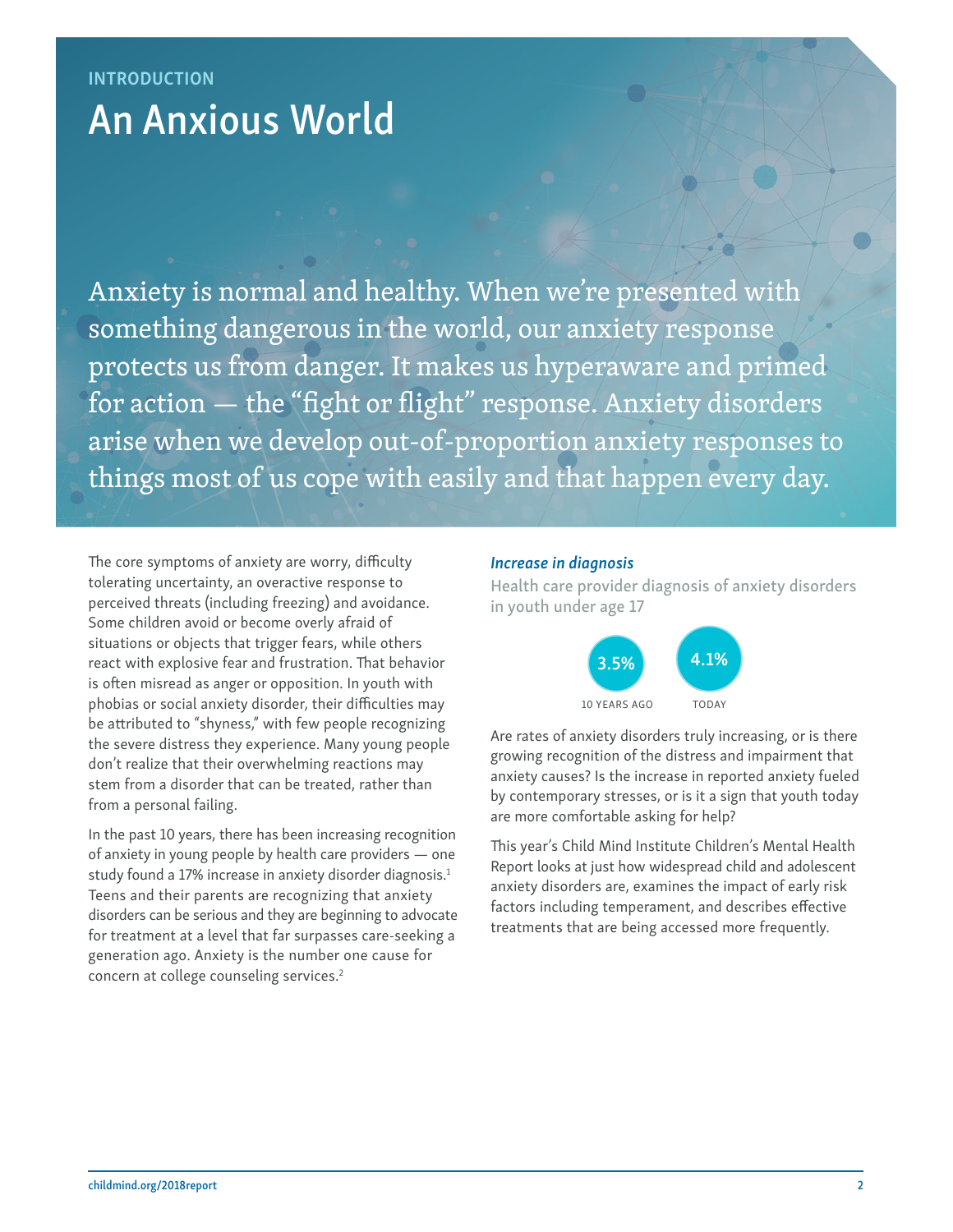# INTRODUCTION: AN ANXIOUS WORLD

Despite growing awareness, the proportion of youth who receive treatment is still the lowest of all of the major categories of mental health disorders — far below anxiety prevalence in the population.<sup>3</sup> At some point, 30% of children and adolescents will meet criteria for an anxiety disorder, yet 80% never get help.

Nearly 117 million youth worldwide have suffered from an anxiety disorder. Although approximately 10% of youth aged 6–17 have a current anxiety disorder, by early adulthood, nearly 20% will have functional difficulties related to anxiety in at least one area of life.<sup>4</sup> Anxiety disorders can impact every aspect of a child's life, but particularly their social and educational functioning.

#### *Treatment gap*

Eighty percent of children with anxiety disorder never receive treatment

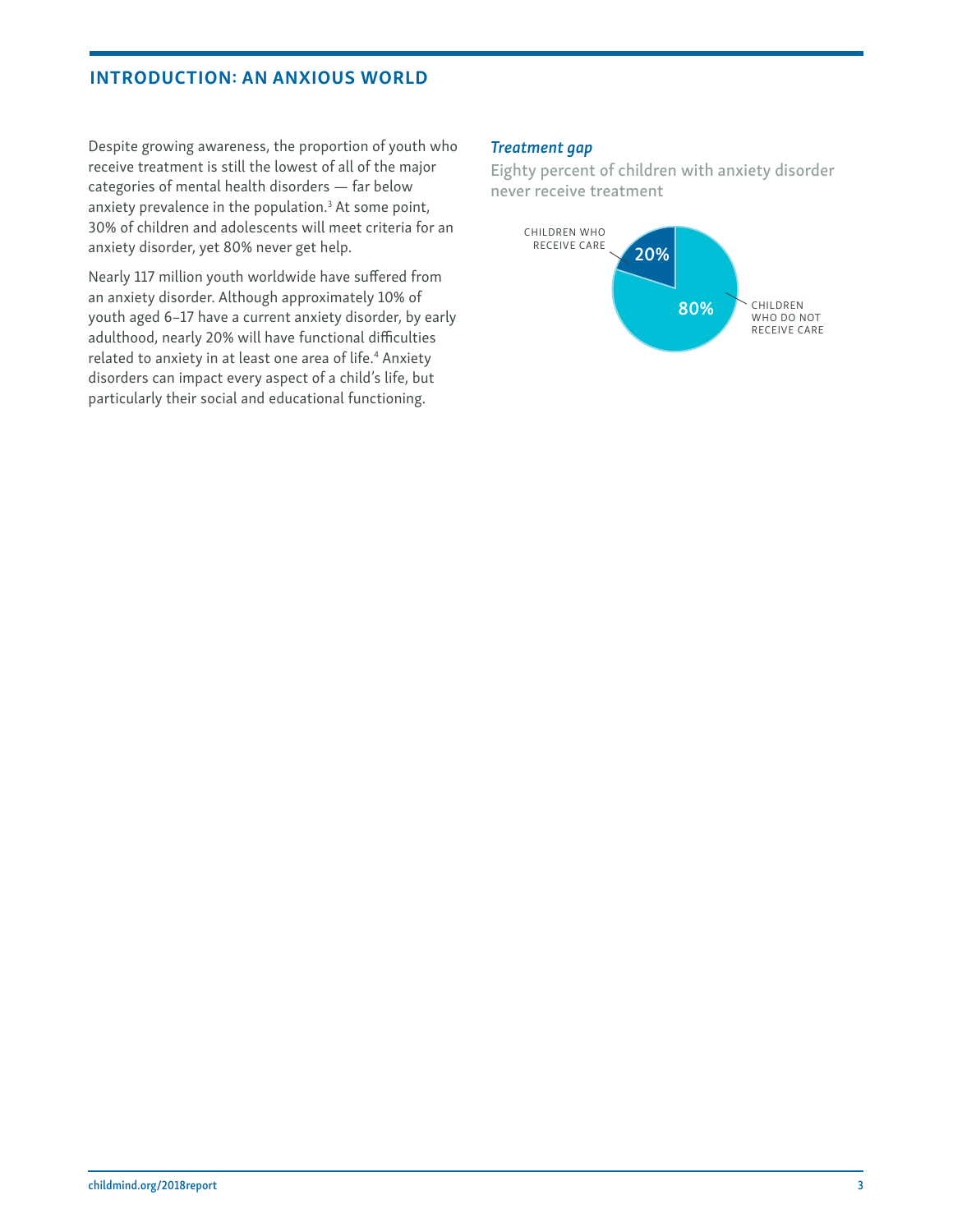# **ONE** Prevalence

A public health approach advocates for improving recognition (the earlier, the better) and increasing the rate of treatment of psychiatric disorders. Over the past decade an enormous amount of work has been done to promote improving recognition of the childhood anxiety disorders.

— John T. Walkup et al.

# Why do people talk about an "epidemic" of anxiety?

Anxiety disorders are the most common of all child and adolescent mental health disorders, both in the United States and around the world.<sup>5</sup> Untreated, many subtypes persist into adulthood.6 Whether anxiety is on the rise or is more frequently identified, there is widespread

concern. Even as more kids are diagnosed, many more go untreated because of a lack of outward signs, and because young people have a hard time identifying when anxiety is not normal.<sup>7</sup>

## What are child and adolescent anxiety disorders?

There are many types of anxiety in children and adolescents:

- **Separation anxiety:** When children are worried about being separated from caregivers.
- **Social anxiety:** When children are excessively self-conscious.
- **Selective mutism:** When children cannot speak in some settings, like at school.
- **Generalized anxiety:** When children worry about a wide variety of everyday things. Kids with generalized anxiety often struggle with perfectionism.
- **Specific phobias:** When children have excessive fear of particular things. This includes emetophobia, or fear of vomiting, which is common and impairing in young children.

**Panic disorder:** When children have sudden, unpredictable panic attacks that may cause feelings of impending death or doom, and heart attack–like symptoms.

Until recently, obsessive-compulsive disorder (OCD) and post-traumatic stress disorder (PTSD) were classified as anxiety disorders. Children with OCD have unwanted thoughts that they try to neutralize with ritualized behaviors. PTSD symptoms develop after a disturbing event and include detachment, difficulty sleeping, irritability and reliving the event.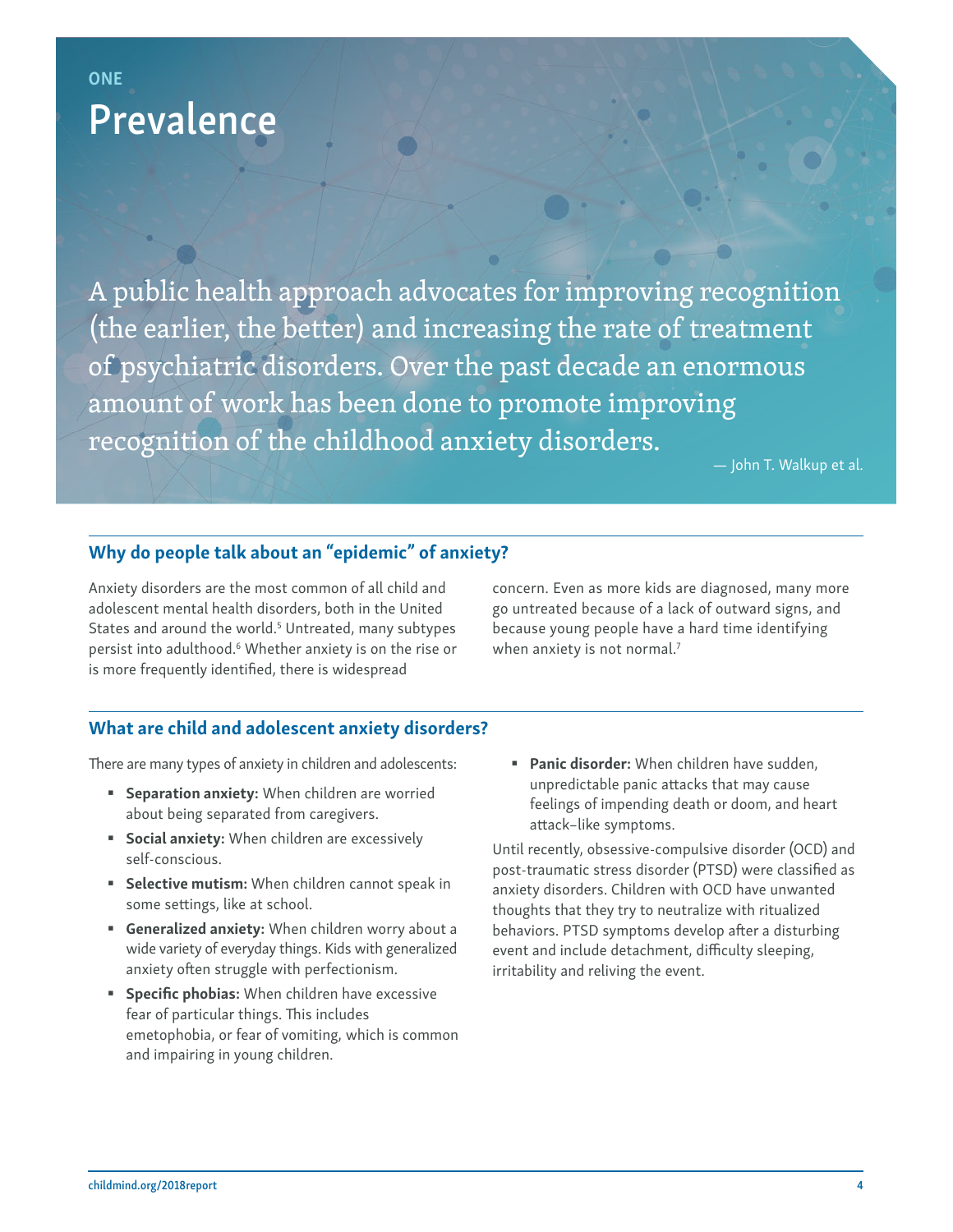## ONE: PREVALENCE

## How prevalent are anxiety disorders?

■ According to a study of more than 10,000 teens, the percentage of U.S. adolescents who will meet criteria for one of these anxiety disorders is: 8, 9

Specific phobia: 13%

Social anxiety disorder: 9%

Separation anxiety: 8%

Panic disorder: 2%

Generalized anxiety disorder: 2%

� Current anxiety worldwide in children and adolescents is 7%, according to a 2015 meta-analysis of 41 studies from 27 countries.10

#### *Prevalence*

Young people who meet criteria for a variety of anxiety disorders



#### Clinical recognition is on the increase

A 2018 study by the Centers for Disease Control and Prevention of health care provider diagnosis of anxiety in approximately 100,000 children aged 0–17 shows: $11$ 

- � Anxiety disorders in youth are being increasingly recognized by health care providers.
- In youth with disorders, anxiety is mild for 48%, moderate for 37% and severe for 15%.
- � From 2007 to 2012: Current anxiety diagnoses increased from 3.5% to 4.1%.

Ever diagnosed anxiety increased from 5.5% to 6.4%.

� Approximately 2 million children aged 6–17 in 2011–2012 had a recognized problem with anxiety.

#### Anxiety is out in the open

- � High school students today have more anxiety symptoms and are twice as likely to see a mental health professional as teens in the 1980s.<sup>12</sup>
- Anxiety has surpassed depression as the top complaint among college students seeking mental health services; anxiety is the most frequent concern (48%), followed by stress (39%).<sup>13</sup>

#### *Mental health in college*

Anxiety is the top concern among college students seeking counseling services

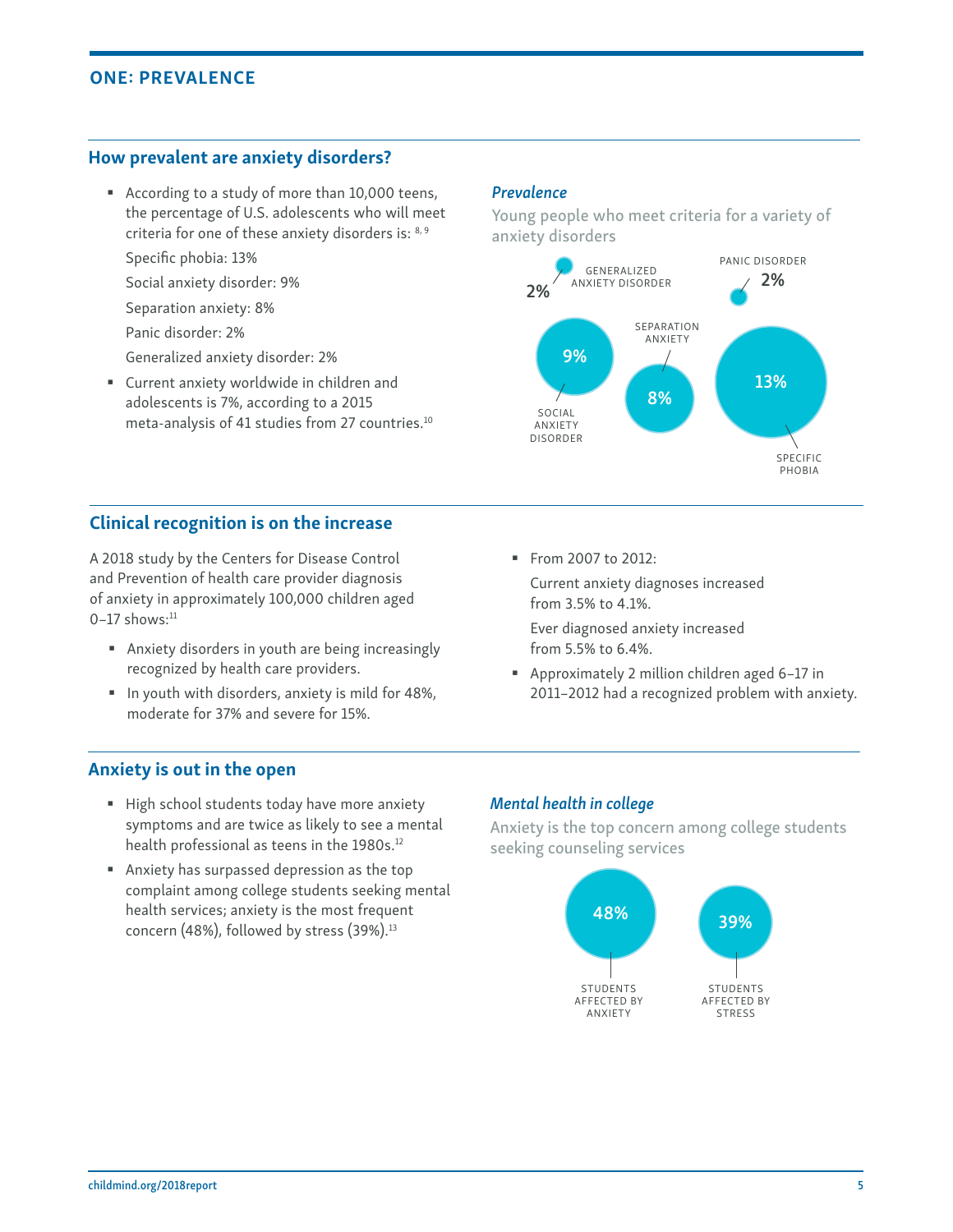# **TWO** Developing Anxiety: When, Why and How

One of the strongest and first visible risk factors is childhood temperament. In particular, children who are behaviorally inhibited or temperamentally shy are more likely to exhibit signs of anxiety by adolescence.

— Koraly Perez-Edgar et al.

#### **Temperament**

Recent research has solidified the link between early temperament and later behavioral patterns. Behavioral inhibition (BI) in toddlerhood predicts social withdrawal in early childhood.<sup>14, 15, 16, 17</sup>

- The 15% of adolescents who rate themselves the most behaviorally inhibited are five times more likely than less inhibited peers to develop social anxiety.<sup>18</sup>
- � Sixty-one percent of adolescents identified as BI at age 2 showed signs of social anxiety at age 13, during interactions with an unfamiliar adult.<sup>19</sup>
- � By mid-adolescence, children with BI have four times the rate of anxiety of other children, evident in diagnostic interviews as well as through parent- and self-report.<sup>20, 21</sup>

## When is shyness pathological?

Many children whose anxiety causes them severe distress, like those with selective mutism, are dismissed as "just shy." At the same time, people worry about medicalizing all shyness. How can we tell the difference between regular shyness and clinical anxiety?

■ A nationally representative study found that around 50% of teens either consider themselves "shy" or are described as shy by their parents.

#### *Behavioral inhibition*

Early temperament predicts later social anxiety



- � However, only 12% of those shy adolescents are impaired enough to meet criteria for social anxiety disorder.<sup>22</sup>
- This suggests that a wide range of behavior and temperament is typical in this population.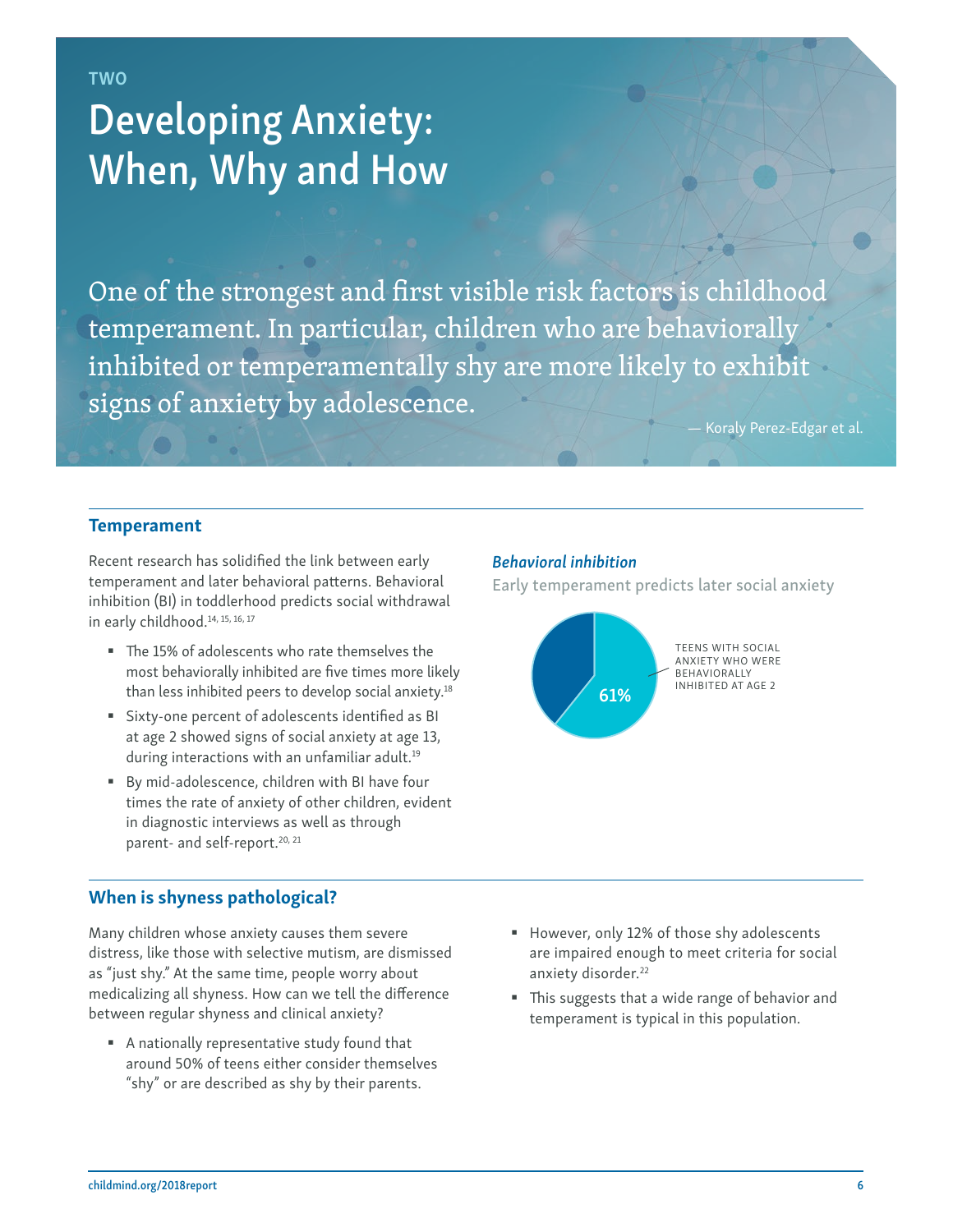# TWO: DEVELOPING ANXIETY: WHEN, WHY AND HOW

# Age of onset

Just as normal anxieties or fears are appropriate at different times in development, anxiety disorders begin at different times. Separation anxiety affects primarily young children, while social anxiety presents later when peer relationships become more important.

■ Average age of onset, based on 24 studies composed of 11,000 young people:<sup>23</sup> Separation anxiety disorder: 11 years

Specific phobia: 11 years

Social anxiety disorder: 14 years

� In social anxiety disorder, earlier age of onset is linked to more severe anxiety later.<sup>24</sup>

#### Gender, heredity and environment

- � Females are at greater risk for anxiety disorders, and this gender difference begins at puberty. Adolescent girls are twice as likely to have an anxiety disorder.<sup>25</sup>
- � Genetic risk factors play a particularly important role in panic disorder and generalized anxiety disorder.<sup>26</sup>

#### *Developmental stages*

Anxiety disorders manifest at different times throughout childhood and adolescence



- � Children of anxious parents are five times more likely to have an anxiety disorder than those with non-anxious parents.27
- � Adolescent onset of social anxiety disorder is linked to a stressful event. Half of all adults with social anxiety disorder can point to a specific embarrassing event that started it, while one-third identified an acutely stressful event that likely played a role.<sup>28</sup>

# Co-occurrence with physical illness

Community samples show that anxiety disorders often co-occur with medical conditions.

#### Asthma

- One of the largest studies to date collecting detailed mental and physical health information found that asthma was significantly associated with anxiety disorders. Rates of anxiety increased with the severity of physical symptoms.<sup>29</sup>
- In another study, anxiety at age 5 was associated with severe and persistent asthma in adolescence.<sup>30</sup>

#### Allergies

■ Allergic conditions and anxiety disorders may result from common underlying risk factors. A recent study showed a relationship between atopic disorders (including eczema and hay fever) and anxiety. 31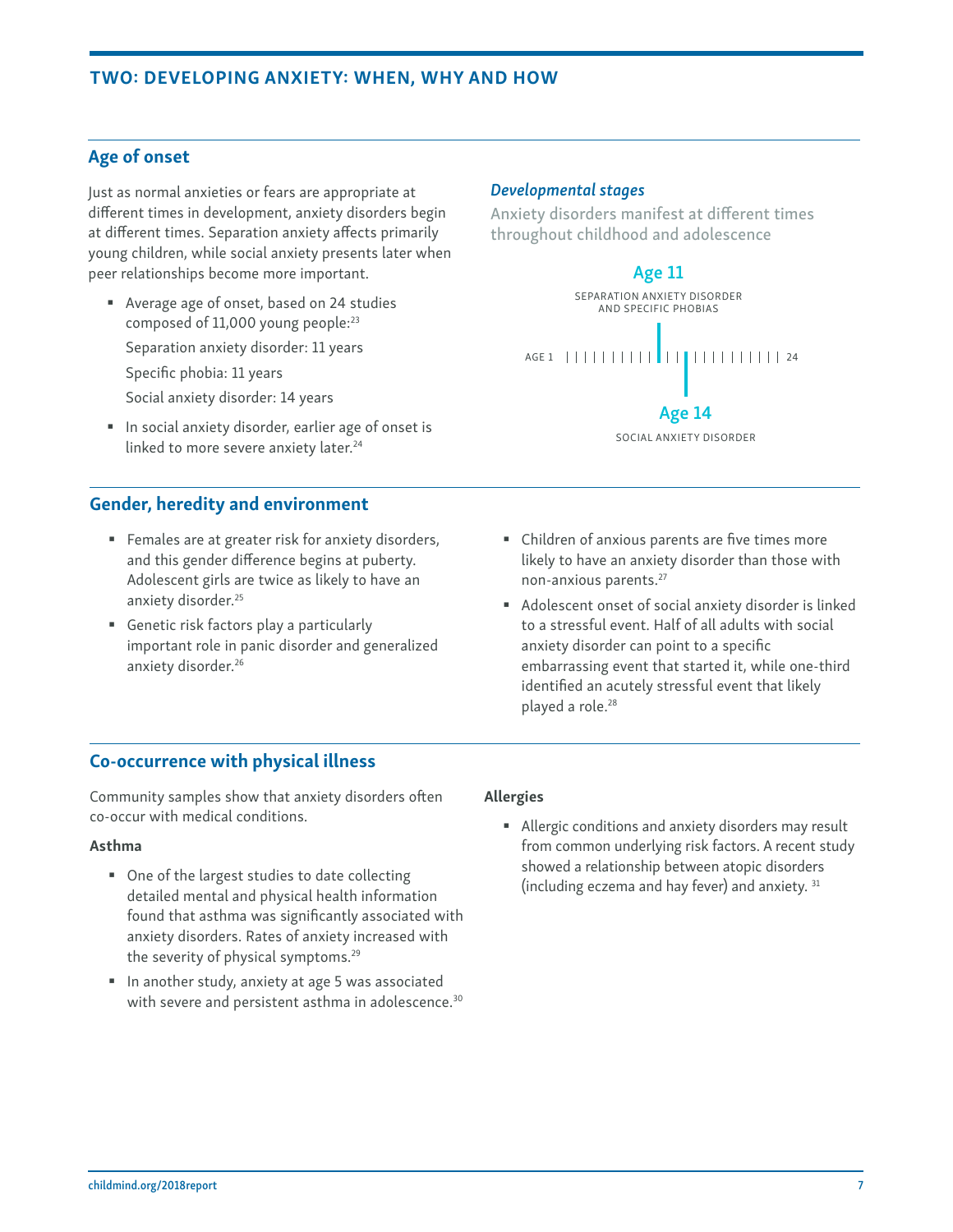# THREE Anxiety Rarely Occurs Alone

Whilst it is possible that high levels of anxiety during childhood and adolescence may place young people at risk of later mental health problems and constrained life opportunities, it is also possible that the higher rates of subsequent adversity evident amongst anxious adolescents may reflect the effects of comorbid psychiatric symptomatology or family risk factors that encourage both the development of anxiety and later life-course adversity.

— Woodward et al.

Childhood anxiety disorders are strongly linked to increased risk for later depression, anxiety, behavior problems and substance abuse.

- $\blacksquare$  Adults with anxiety disorders report experiencing "disturbing anxiety" as children.<sup>32</sup>
- $\blacksquare$  Depression and eating disorders often co-occur with anxiety disorders.<sup>33</sup>
- � Youth anxiety increases risk of educational underachievement in young adults and functional impairment in areas like health, social relationships or work in adulthood.<sup>34, 35</sup>

#### Depression

- � Social anxiety disorder has the highest correlation to later depression: twice that of other anxiety disorders and three times that of youth with no anxiety.<sup>36</sup>
- � When adolescents have depression alongside social anxiety, it is strongly associated with more suicidal ideation, suicide attempts and more depressive symptoms.
- � Social anxiety disorder with onset in childhood and adolescence leads to earlier onset of depression and poor social functioning.37

#### *Risk of depression*

Youth with social anxiety disorder are more likely to become depressed later

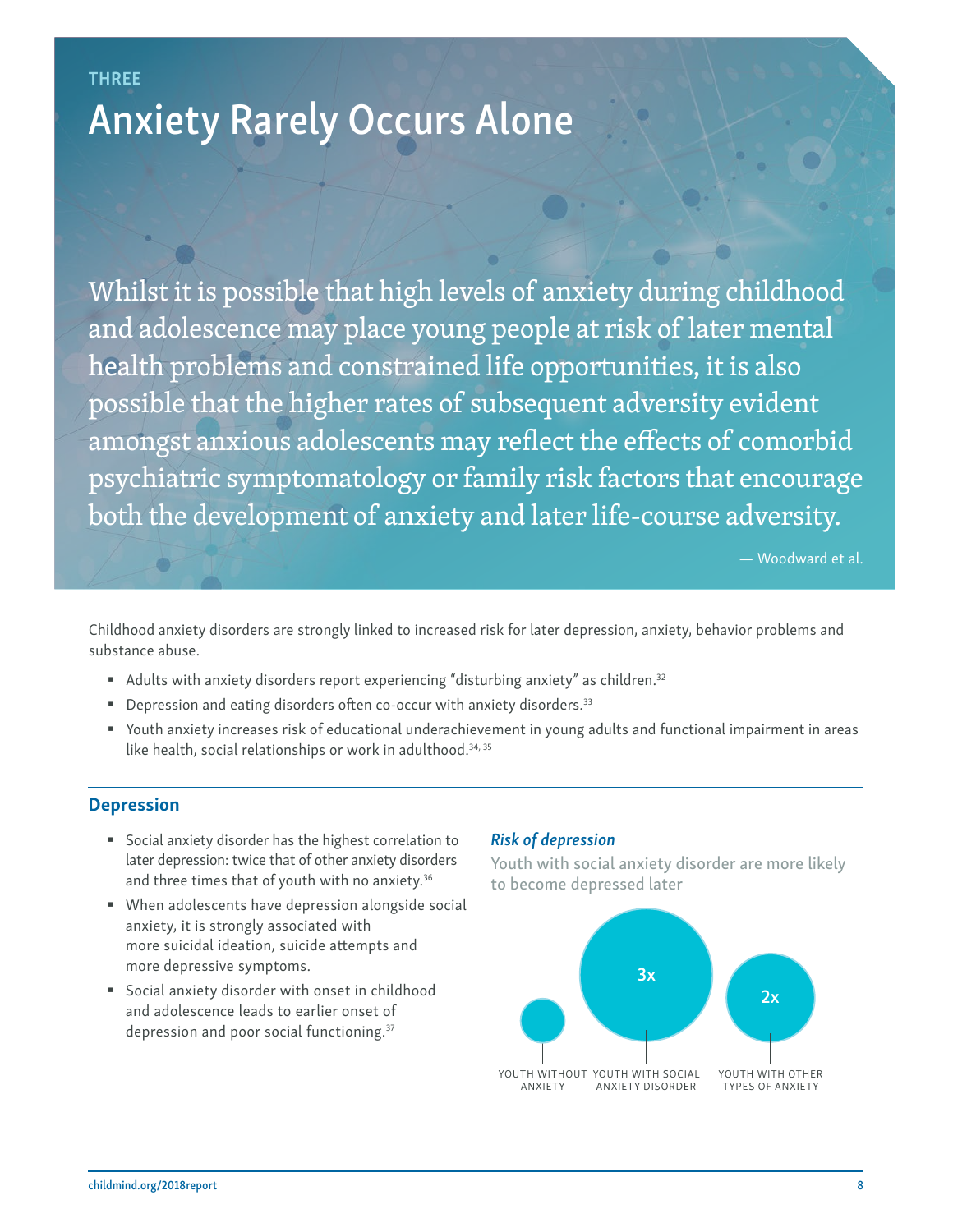# THREE: ANXIETY RARELY OCCURS ALONE

# Continued anxiety

- � Childhood anxiety is a strong predictor of an anxiety disorder during adolescence.<sup>38</sup>
- Childhood separation anxiety disorder predicts adolescent separation anxiety.
- � Generalized anxiety disorder is associated with later anxiety and panic attacks.
- � Social anxiety disorder in childhood is associated with adolescent generalized anxiety disorder, continued social anxiety and ADHD.

# Substance abuse

- � A study following youth over a period of 14 years found that anxiety disorders are linked to a twofold increase in risk for substance use disorder.<sup>39</sup>
- � Childhood anxiety disorders including panic and social anxiety are linked to increased risk for substance use, particularly alcohol abuse and dependence.<sup>40, 41</sup>

#### *Risk of substance abuse*

Youth with anxiety disorders have double the chance of developing a substance use disorder





YOUTH WITH AN ANXIETY DISORDER

# Behavioral problems

- � Multiple studies have demonstrated a link between early anxiety symptoms and the later development of disruptive behavior.<sup>42</sup>
- � Untreated social phobia is associated with a number of negative outcomes, including poor school and work performance, school dropout and unemployment.<sup>43</sup>
- � Children whose anxiety manifests as tantrums, oppositionality or violent outbursts often find themselves in disciplinary trouble, at the emergency room or even interfacing with law enforcement.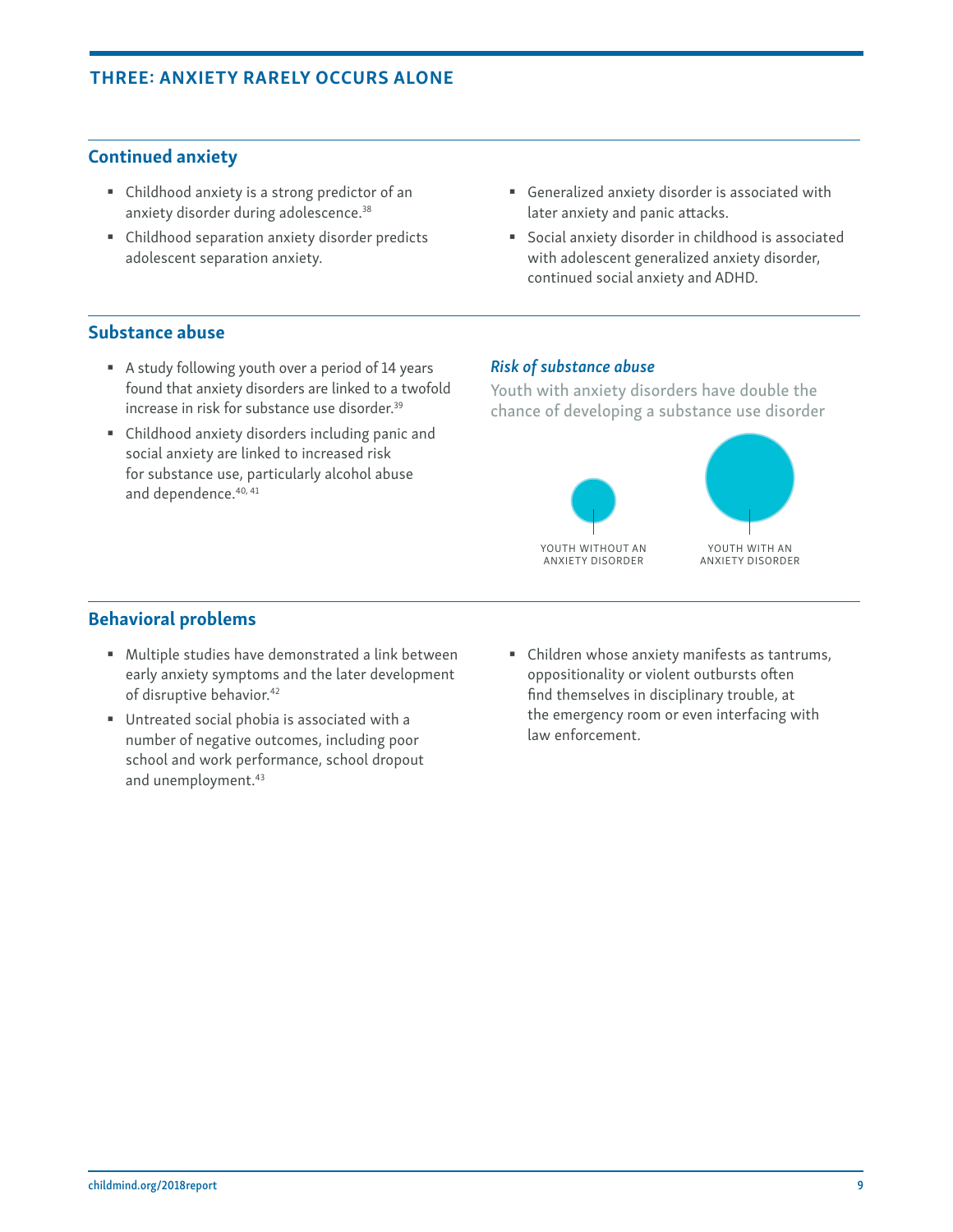# Smartphones, Social Media and the Anxiety of Adolescence

Teens turn to and are obsessed with whichever environment allows them to connect to friends. Most teens aren't addicted to social media; if anything, they're addicted to each other.

— Danah Boyd

## Prevalence and habits of adolescent social media use

- According to a study of 750 U.S. teens, 95% have a smartphone and 45% are online "almost constantly" in 2018 compared to 24% in 2014.<sup>44</sup>
- Twenty-four percent of teens surveyed said they thought it had a negative impact, and the biggest reason was bullying/rumor spreading.
- � Thirty-one percent of teens surveyed said social media has a mostly positive effect, and the biggest reason was connecting with friends and family.

#### *Social media*

Adolescents have divergent perspectives on the impact of social media in their lives



# Social media and anxiety in adolescents

■ A study of more than 450 youth aged 11-17 found: Ninety-seven percent of participants indicated that they used social media.

Thirty-five percent of participants were classed as poor sleepers.

Forty-seven percent of participants were classed as anxious.

Higher emotional investment in social media was strongly correlated with higher levels of anxiety.<sup>45</sup>

## *Likes and friends*

Youth with a stronger emotional investment in social media are likely to have higher levels of anxiety

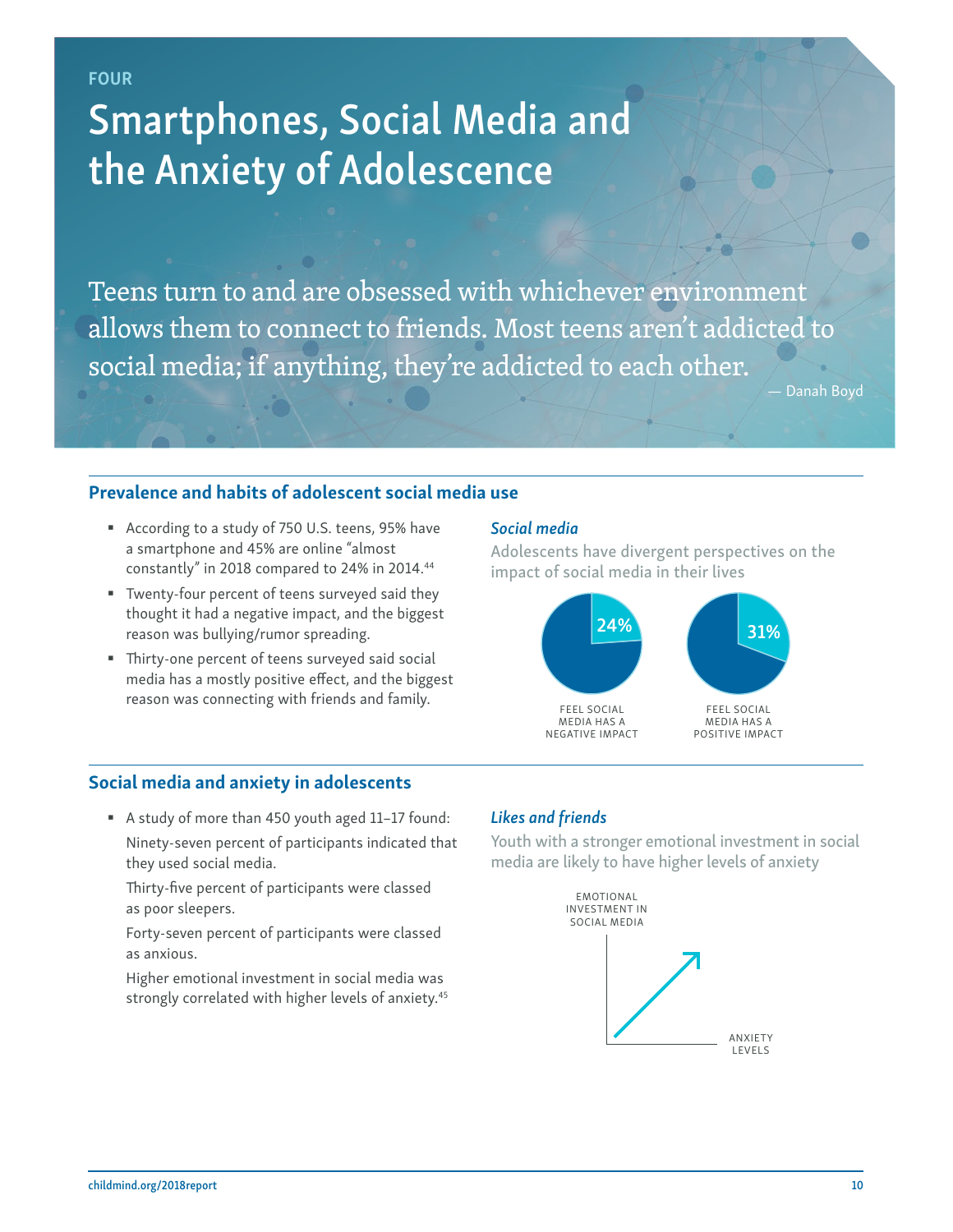# FOUR: SMARTPHONES, SOCIAL MEDIA AND THE ANXIETY OF ADOLESCENCE

- � A nationally representative sample of more than 550 emerging adults (aged 18–22) shows that more time spent using social media is associated with greater anxiety symptoms and a greater likelihood of participants meeting criteria for an anxiety disorder.<sup>46</sup>
- The authors suggest two explanations that are commonly put forth for this phenomenon:

Social media could be a source of stress that contributes to anxiety symptoms; or

Emerging adults with elevated anxiety tend to engage in more social media use, perhaps as a form of reassurance-seeking to alleviate anxiety symptoms.

■ A review of 43 papers from 2003 to 2013 shows that social media can be both helpful and harmful to young users. When offline friendship quality is perceived as high, youth benefit from social media more.

Benefits: increased self-esteem, perceived social support, increased social capital, safe identity experimentation and increased opportunity for self-disclosure.

Harmful effects: exposure to violence, social isolation and cyberbullying.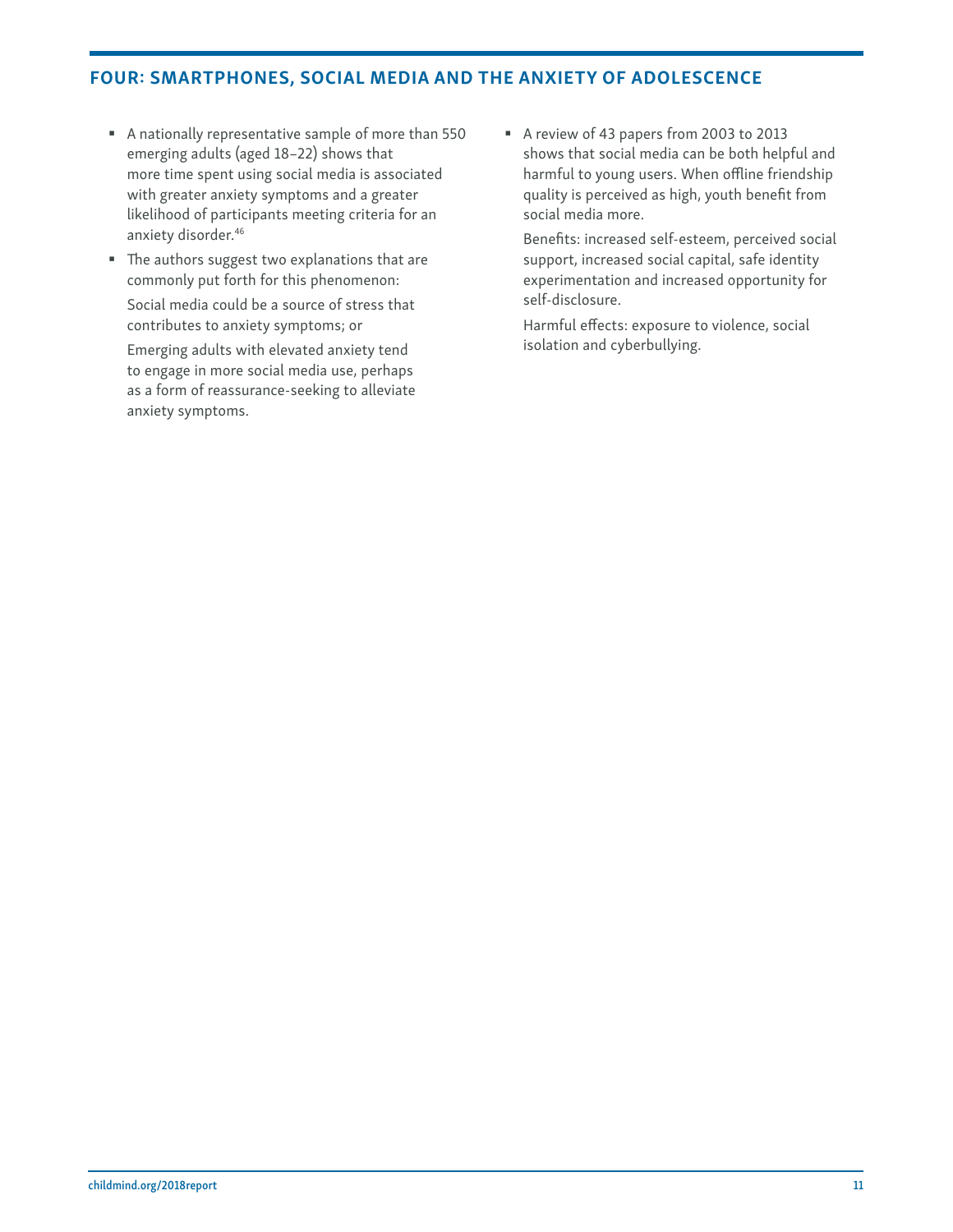# FIVE Identification and Prevention

Most people experiencing an anxiety disorder do not seek treatment, particularly those with less severe symptoms… Ensuring that mild/moderate cases access evidence-based care is important and will result in substantial burden averted.<sup>47</sup>

— Baxter et al.

Unfortunately, anxiety disorders are often overlooked. As little as 1% of youth with anxiety seek treatment in the year their symptoms begin, and most anxiety symptoms go untreated for years.48

#### *Access to care*

Just 1% of youth seek treatment at the onset of anxiety symptoms



## **Identification**

The first step in helping youth is to accurately identify anxiety symptoms. Anxiety is often mistaken for other disorders, resulting in ineffective treatment. Common misdiagnoses:

- **Examing Disorders:** When a child starts doubting her abilities in a subject, anxiety can prevent her from learning or showing what she knows. Sometimes this can be mistaken for a learning disorder when it's really just anxiety.
- **ADHD:** Children who have difficulty concentrating in school but are not hyperactive may be diagnosed with ADHD-Inattentive Presentation, while they are actually distracted by the internal worry and fear that come with an anxiety disorder.
- **Depression:** Teenagers who have been struggling with untreated anxiety for as long as a decade have accumulated impairment — things they can't do — and are often unhappy because of their

limited lifestyle. That unhappiness, or dysphoria, can be confused with clinical depression.

- **Autism:** Children who have very early social anxiety, which can lead to behavioral inhibition, selective mutism and poor social skills, may be misdiagnosed with autism.
- **Psychosis:** Older teenagers who have panic disorder or PTSD sometimes experience depersonalization or derealization — a sense of detachment from the self, or a feeling that the world is unreal. These symptoms may be misunderstood as a form of psychosis, resulting in a diagnosis of schizophrenia or some other psychotic disorder.
- Oppositional Defiant Disorder: Kids who have acute anxiety may lash out when something triggers a fight-or-flight response. If the anxiety is undiagnosed, the aggression may be interpreted as a behavioral disorder like ODD.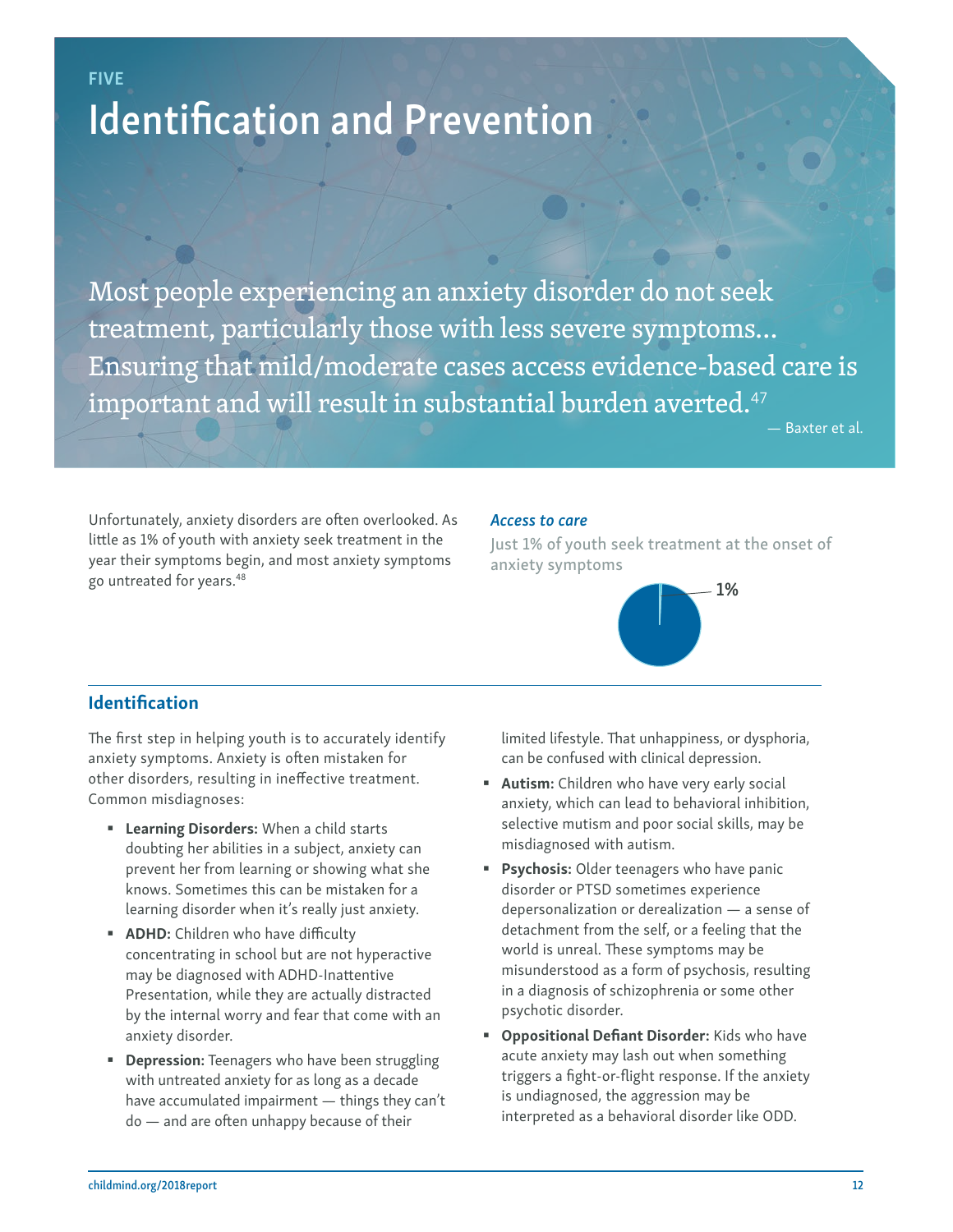# FIVE: IDENTIFICATION AND PREVENTION

# Prevention

There is some research suggesting that prevention (intervening before an at-risk or anxious child develops a full-blown anxiety disorder) is effective in school-age children and young adults.

Cool Little Kids is a parenting program delivered over the Internet with a goal of preventing the development of anxiety disorders in 3- to 6-year-olds with inhibited temperament.

■ The program shows significant reduction in child anxiety symptoms.49

A review of community-based prevention programs for young adults found:<sup>50</sup>

� Anxiety symptoms were reduced in about 60% of the programs.

#### *Preventing anxiety disorders*

Research suggests that prevention programs can be successful in school-age children

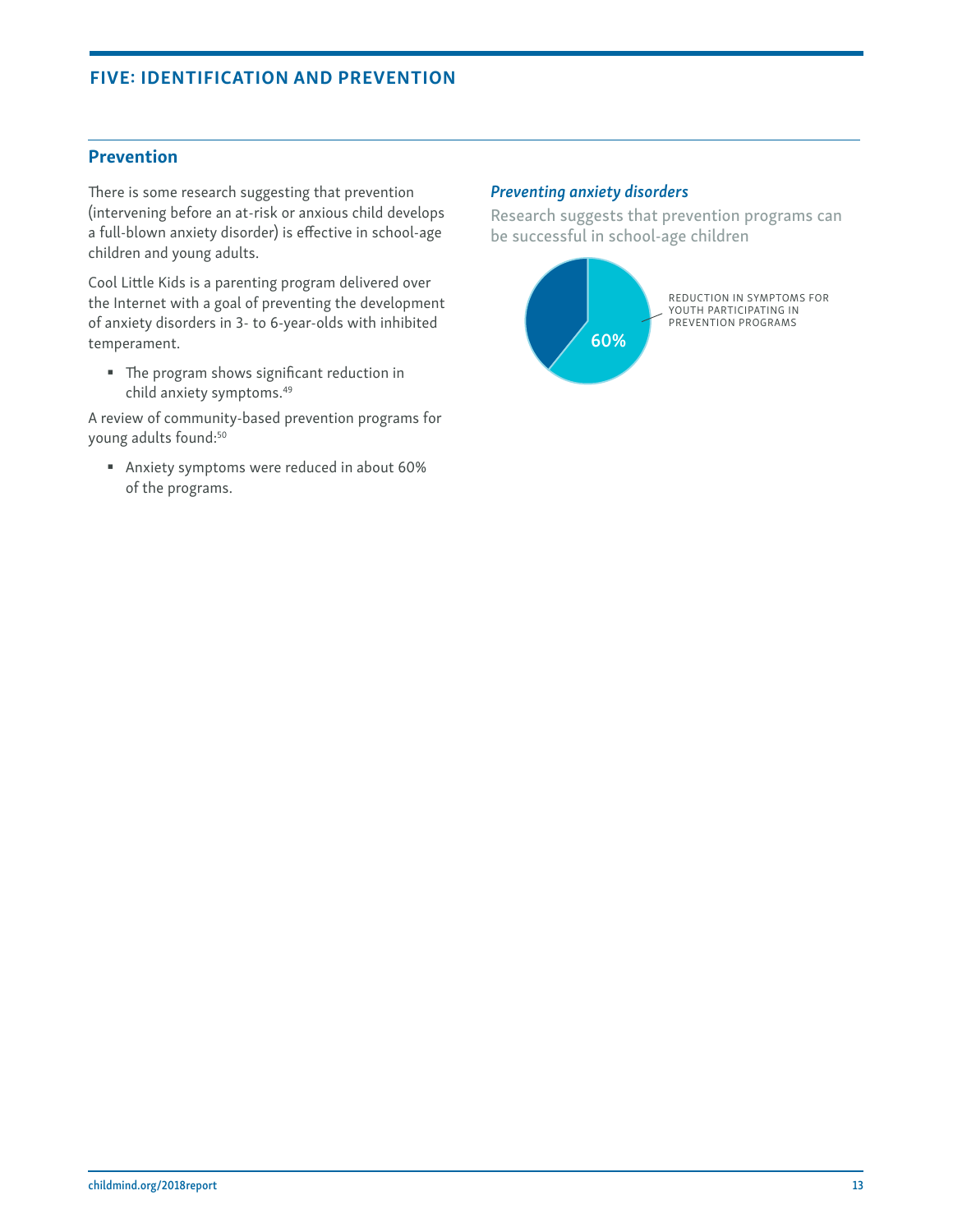# Treatment

SIX

The German poet Goethe, who suffered from fear of heights, would force himself to slowly ascend to the top of his local cathedral and then stand on a small platform overlooking the city with nothing to hold on to until his fear dissipated. He repeated this exercise often and was eventually able to go on enjoyable field trips to the mountains.

— Joseph LeDoux

Most kids with anxiety disorders don't get treatment, which is unfortunate since cognitive behavioral therapy (CBT) has been shown to be highly effective in combination with medication.

#### CBT for anxiety disorders: Exposure and response prevention

Exposure and response prevention (ERP) is a kind of CBT that works by helping children address their anxiety and fears in incremental steps in a safe, controlled environment. This allows children to experience anxiety and distress without resorting to their avoidance behaviors, giving them a sense of control. By facing the symptoms head-on, children learn to tolerate their anxiety, and, over time, they will discover that their anxiety has actually decreased. This process is called "habituation."

ERP usually starts with developing a "fear hierarchy" that guides treatment, starting with the easiest, least stressful trigger and working up to the most dreaded.

A long-term follow-up study found sustained benefit from CBT treatment 8 to 13 years later:<sup>51</sup>

- � Ninety-three percent showed long-term recovery of the targeted anxiety disorder.
- **Eighty-seven percent did not meet criteria for any** DSM-IV anxiety disorder.

#### Medications for anxiety disorders

- **Antidepressants:** The clear medications of choice for treating anxiety in children are the serotonin reuptake inhibitors, the antidepressants. Study after study shows those are the medicines that are effective, and they can be extremely effective.
- **Benzodiazepines:** These short-term medications can be extremely effective in reducing intense anxiety in youth, but there is little data supporting their long-term usefulness, and they have a risk of dependence and addiction.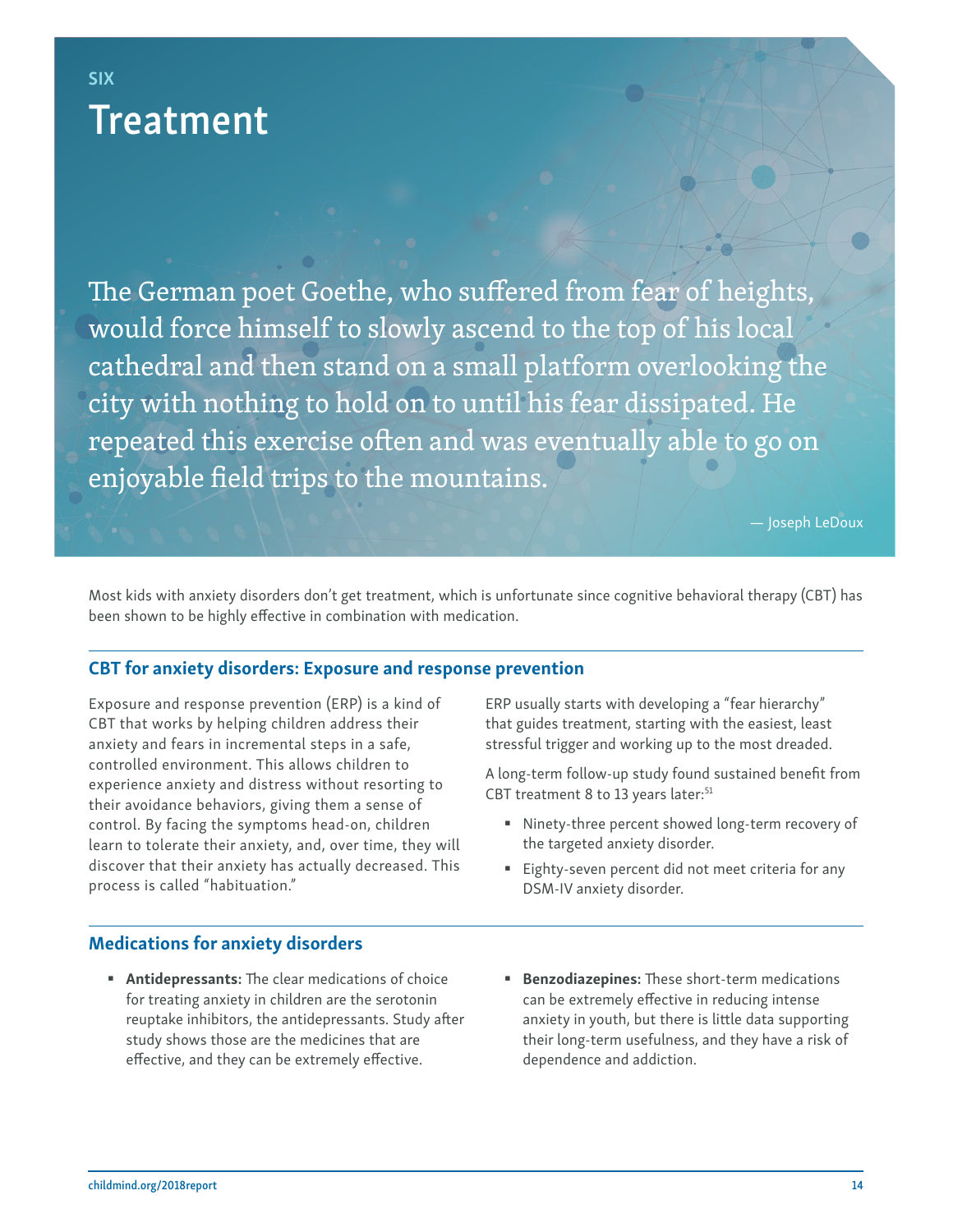## SIX: TREATMENT

# Gold standard treatment for anxiety disorders: Combined therapy

The most widely recognized clinical trial of treatments for youth with separation anxiety, generalized anxiety and social anxiety disorders showed that a combination of CBT and antidepressant medication (a selective serotonin reuptake inhibitor, or SSRI) is most effective.<sup>52</sup>

Treatment effectiveness after 12 weeks:

- 81% Combination therapy
- 60% CBT therapy alone
- 55% Medication alone

#### Effectiveness of therapy

A combination of CBT therapy and medication proves to be a highly effective approach for treating anxiety



COMBINED THERAPY CBT THERAPY ALONE MEDICATION ALONE

#### Innovations: Online and computer-based CBT interventions

Research has shown that patients are more open and honest about their symptoms when they are interacting with "virtual humans" and don't think they are being observed or judged.<sup>53</sup>

- Woebot is an online "chatbot" based on CBT principles designed to deliver a therapeutic experience to college students. It resulted in significantly reduced anxiety.<sup>54</sup>
- Camp Cope A Lot (CCAL) is a 12-session intervention for children aged 7–13 that can be implemented by providers with no previous CBT training. Eighty-one percent of study participants randomized to CCAL no longer met criteria for their principal diagnosis, compared to 14% in the placebo group.

## Innovations: Mindfulness and meditation

Mindfulness meditation is increasingly being introduced in a variety of situations (school, clinical mental health) to help young people manage stress, emotionality and problem behaviors. A meta-analysis of studies found that these interventions have a small to moderate effect on anxiety symptoms, similar to other interventions like exercise or CBT.<sup>55</sup>

#### Promising: Treating parents

Higher levels of family accommodation (when the family organizes routines and behavior around a child's anxiety or OCD) have been found to predict greater impairment and poorer response to treatment.<sup>56</sup> A new approach, called Supportive Parenting for Anxious Childhood Emotions (SPACE), targets parental accommodation and treats the child by training parents.<sup>57, 58</sup>

- � Parents reported high satisfaction and reduced child symptoms.
- � Sixty percent of children scored as much improved or very much improved after treatment.

#### *Targeting accommodation*

By training parents to help children overcome anxiety, kids get better

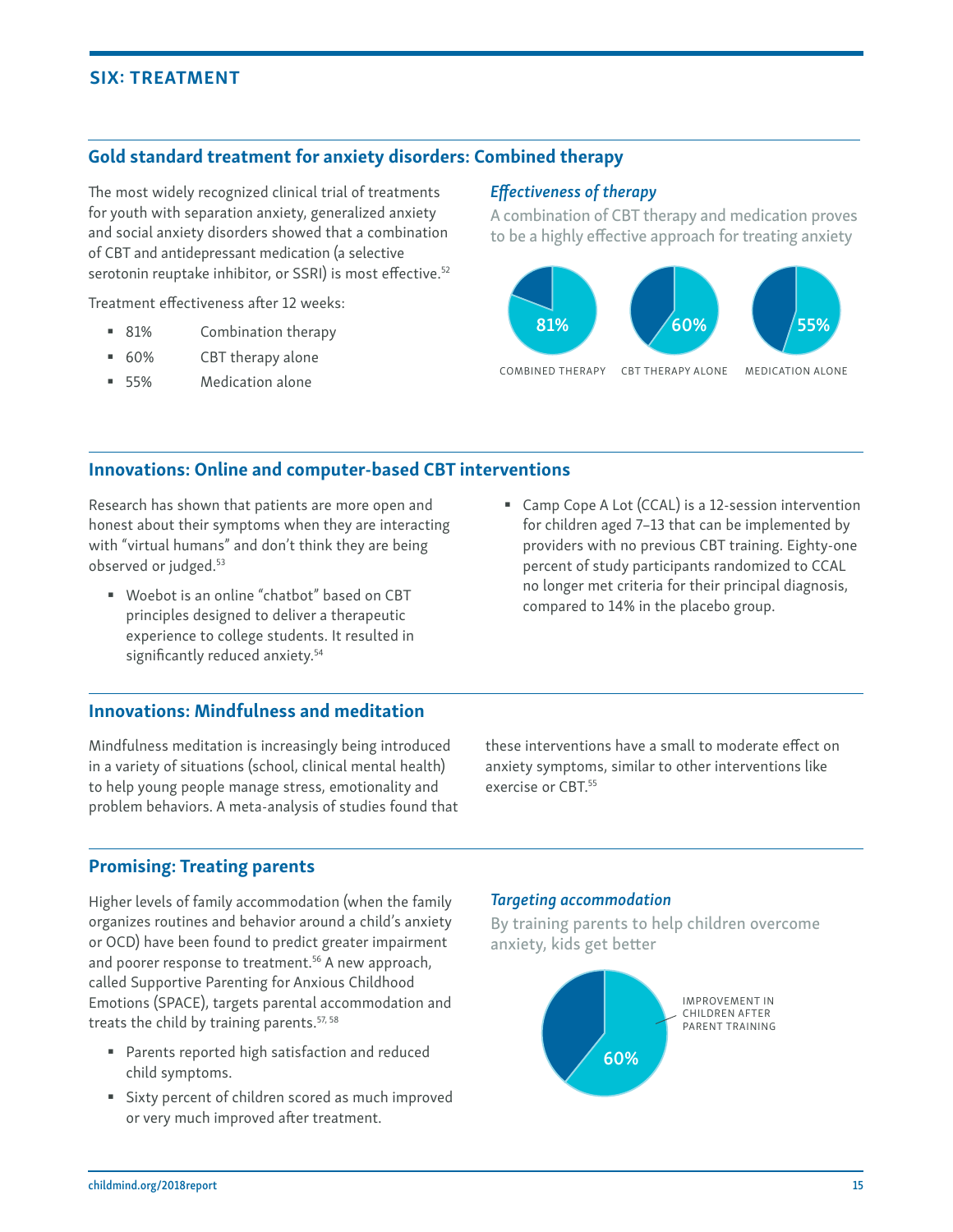# SIX: TREATMENT

# Developing: Biofeedback

Biofeedback is monitoring the body and providing information through audio or visual feedback. Anxiety disorders are often accompanied by physical symptoms; recognizing and altering these through biofeedback may relieve the associated psychological problem.<sup>59</sup> Proponents of biofeedback say it is an excellent tool for overcoming denial and promotes self-regulation skills.

- In a survey study, EEG neurofeedback (measuring brain waves) was the most common for anxiety. Sixty-five percent of studies found a statistically significant level of symptom reduction.
- One study of heart rate variability (HRV) biofeedback, which asks participants to sync pulse and breathing, showed reduction in self-reported anxiety and a 75% drop in stress.<sup>60</sup>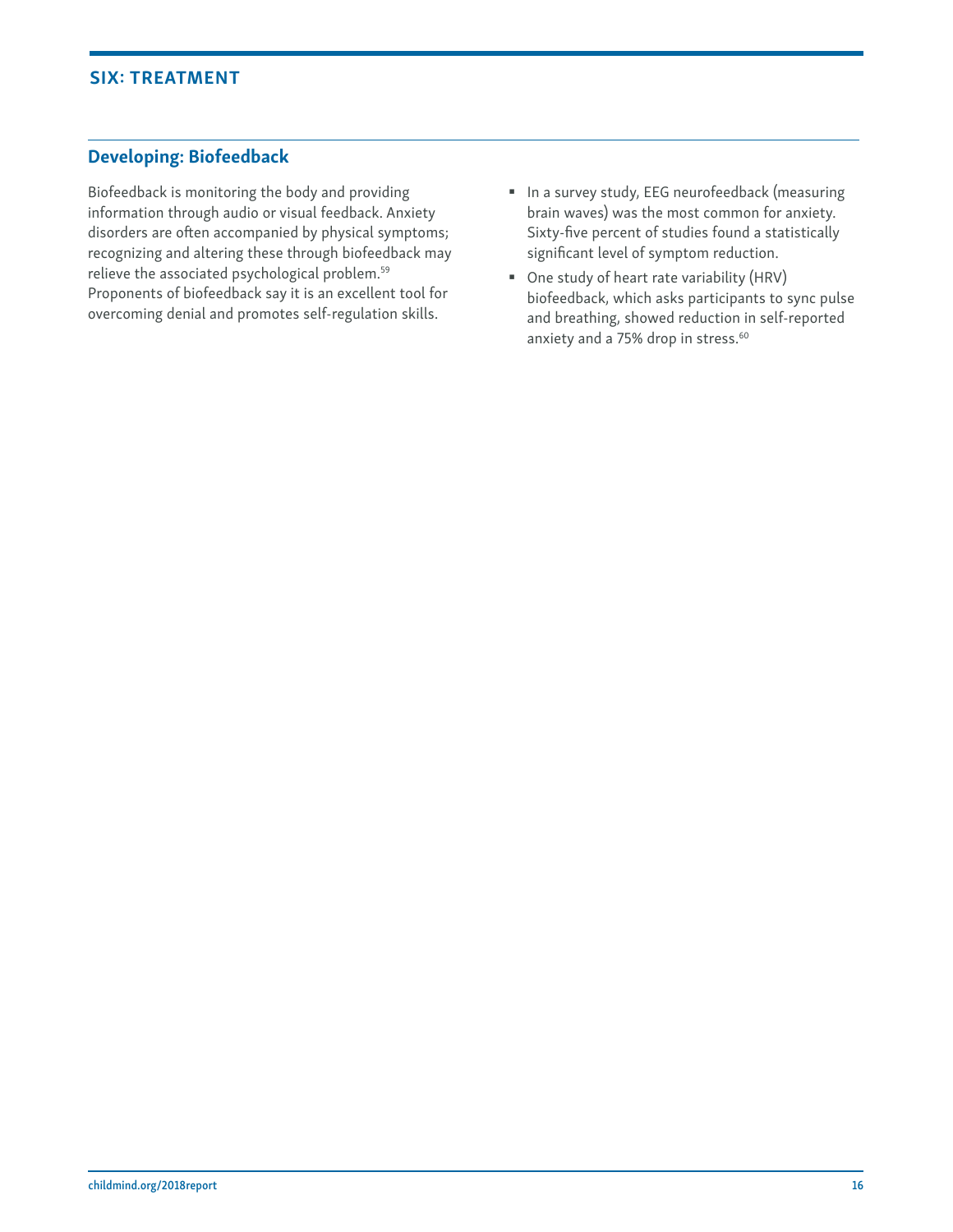# Conclusion

Anxiety symptoms can cause severe distress and impairment in a substantial proportion of youth in the United States. This is a serious public health issue that deserves attention from parents, teachers and health care providers. There are compelling reasons to believe that reported increases in child and adolescent anxiety disorders reflect society's increased awareness rather than an epidemic of new cases. But there is still a huge gap between the number of children in need and the number receiving treatment.

Anxiety disorders affect millions of kids and keep them from reaching their full potential. We still must do much, much more. Untreated, anxiety is a gateway disorder that leads to increased risk of depression, school failure, suicide and substance abuse. And because children are often quite young at the onset of anxiety, they learn from an early age to suffer in silence.

Anxiety is highly treatable, and early intervention is particularly effective. We have gotten very good at helping individual children and adolescents in need; now we need to get better at identifying the vast majority who don't get help.

Moving the needle on the acceptance of anxiety disorders as real and readily treatable illnesses of childhood and adolescence can have a profound effect on the lives of millions of people in this country and around the world. It has already begun. Now is the time to harness the potential of schools, colleges, the Internet and social media — which have often been blamed for an epidemic of anxiety! — to educate and even treat children who often suffer silently from impairing anxiety.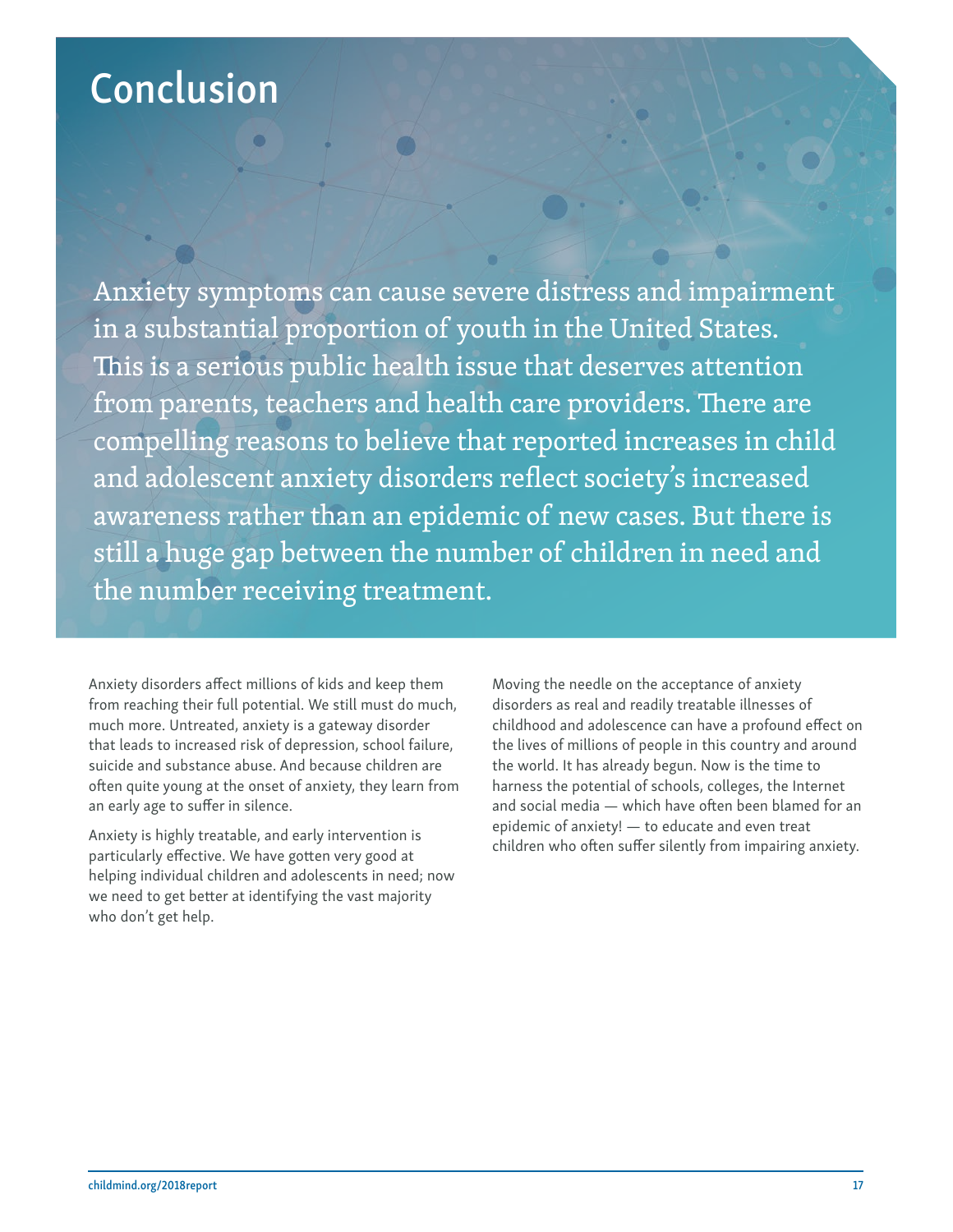

# **Contributors**

Katherine Martinelli Yakira Cohen Harry Kimball, Child Mind Institute Caroline Miller, Child Mind Institute

# Advisory Panel

John T. Walkup, MD Northwestern University Feinberg School of Medicine

Neal D. Ryan, MD University of Pittsburgh

Kathleen R. Merikangas, PhD National Institute of Mental Health

# Child Mind Institute Clinical Staff

Rachel Busman, PsyD Senior Director, Anxiety Disorders Center

Jerry Bubrick, PhD Senior Clinical Psychologist, Anxiety Disorders Center

Jamie Howard, PhD Director, Trauma and Resilience Service

David Anderson, PhD Senior Director, ADHD & Behavior Disorders Center Director of Programs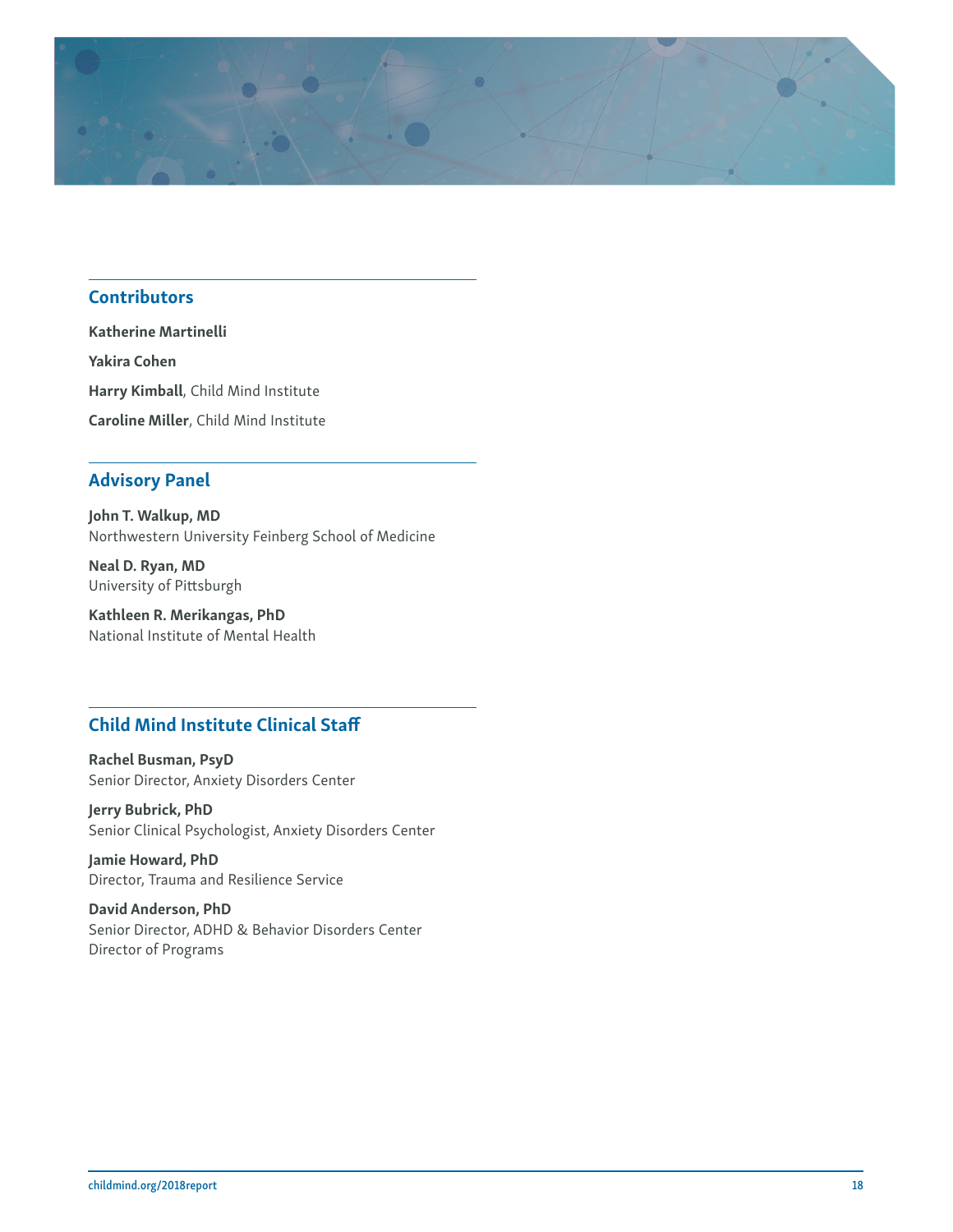#### **SOURCES**

- 1. Bitsko, R. H., Holbrook, J. R., Ghandour, R. M., Blumberg, S. J., Visser, S. N., Perou, R., & Walkup, J. T. (2018). Epidemiology and Impact of Health Care Provider–Diagnosed Anxiety and Depression Among U.S. Children. *Journal of Developmental & Behavioral Pediatrics,* 39(5), 395-403. doi: 10.1097/DBP.0000000000000571
- 2. LeViness, P., Bershad, C., & Gorman, K. (2017). The Association for University and College Counseling Center Directors Annual Survey. Retrieved July 11, 2018, from: https://www.aucccd.org/public
- 3. Polanczyk, G. V., Salum, G. A., Sugaya, L. S., Caye, A., & Rohde, L. A. (2015). A meta‐analysis of the worldwide prevalence of mental disorders in children and adolescents. *Journal of Child Psychology and Psychiatry,* 56, 345–365. doi:10.1111/jcpp.12381
- 4. Copeland, W. E., Angold, A., Shanahan, L., & Costello, E. J. (2014). Longitudinal Patterns of Anxiety From Childhood to Adulthood: The Great Smoky Mountains Study. *Journal of the American Academy of Child and Adolescent Psychiatry,* 53(1), 21–33. http://doi. org/10.1016/j.jaac.2013.09.017
- 5. Kessler, R. C. et al. (2007). Lifetime prevalence and age-of-onset distributions of mental disorders in the World Health Organization's World Mental Health Survey Initiative. *World Psychiatry,* 6(3), 168–176.
- 6. Beesdo, K., Knappe, S., & Pine, D. S. (2009). Anxiety and Anxiety Disorders in Children and Adolescents: Developmental Issues and Implications for DSM-V. The Psychiatric Clinics of North America, 32(3), 483–524. doi: 10.1016/j.psc.2009.06.002
- 7. Kessler, R. C., Aguilar-Gaxiola, S., Alonso, J., Chatterji, S., Lee, S., Ormel, J., & Wang, P. S. (2009). The global burden of mental disorders: An update from the WHO World Mental Health (WMH) Surveys. *Epidemiology and Psychiatric Sciences,* 18(1), 23–33.
- 8. Merikangas, K. R., He, J., Burstein, M., Swanson, S. A., Avenevoli, S., Cui, L., & Swendsen, J. (2010). Lifetime Prevalence of Mental Disorders in U.S. Adolescents: Results from the National Comorbidity Study-Adolescent Supplement (NCS-A). *Journal of the American Academy of Child and Adolescent Psychiatry,* 49(10), 980–989. http:// doi.org/10.1016/j.jaac.2010.05.017
- 9. Norrholm, S. D., & Ressler, K. J. (2009). Genetics of Anxiety and Trauma-Related Disorders. Neuroscience, 164(1), 272–287. http://doi. org/10.1016/j.neuroscience.2009.06.036
- 10. Polanczyk et al. (2015).
- 11. Bitsko et al. (2018).
- 12. Twenge, J. M. (2015). Time Period and Birth Cohort Differences in Depressive Symptoms in the U.S., 1982–2013. *Social Indicators Research,* 121(2), 437.
- 13. LeViness et al. (2017).
- 14. Pérez-Edgar, K., Taber-Thomas, B., Auday, E., & Morales, S. (2014). Temperament and Attention as Core Mechanisms in the Early Emergence of Anxiety. *Contributions to Human Development*, 26, 42–56. http://doi.org/10.1159/000354350
- 15. Perez-Edgar, K., Bar-Haim, Y., McDermott, J. M., Chronis-Tuscano, A., Pine, D. S., & Fox, N. A. (2010). Attention biases to threat and behavioral inhibition in early childhood shape adolescent social withdrawal. *Emotion,* 10(3), 349–357.
- 16. Perez-Edgar, K., Reeb-Sutherland, B. C., & McDermott, J. M. (2011). Attention biases to threat link behavioral inhibition to social withdrawal over time in very young children. *Journal of Abnormal Child Psychology,* 39(6), 885–895.
- 17. Fox, N. A., & Frenkel, T. Temperament in Early Childhood and the Development of Anxiety and Depression. *Encyclopedia on Early Childhood Development* [online]. http://www.child-encyclopedia. com/anxiety-and-depression/according-experts/temperament-early-childhood-and-development-anxiety-and. Published March 2013. Accessed July 12, 2018.
- 18. Hayward, C., Killen, J. D., Kraemer, H. C., & Taylor, C.B. (1998). Linking self-reported childhood behavioral inhibition to adolescent social phobia. *Journal of the American Academy of Child and Adolescent Psychiatry,* 37(12), 1308–16.
- 19. Kagan, J., Snidman, N., McManis, M., & Woodward, S. (2001). Temperamental contributions to the affect family of anxiety. *Psychiatric*  Clinics of North America, 24(4), 677–88.
- 20. Chronis-Tuscano, A., Degnan, K. A., Pine, D. S., Perez-Edgar, K., Henderson, H. A., Diaz, Y., & Fox, N. A. (2009). Stable Early Maternal Report of Behavioral Inhibition Predicts Lifetime Social Anxiety Disorder in Adolescence. *Journal of the American Academy of Child and Adolescent Psychiatry,* 48(9), 928–935. http://doi.org/10.1097/ CHI.0b013e3181ae09df
- 21. Clauss, J. A., & Blackford, J. U. (2012). Behavioral Inhibition and Risk for Developing Social Anxiety Disorder: A Meta-Analytic Study. *Journal of the American Academy of Child and Adolescent Psychiatry,* 51(10), 1066–1075.e1. http://doi.org/10.1016/j.jaac.2012.08.002
- 22. Burstein, M., Ameli-Grillon, L., & Merikangas, K. R. (2011). Shyness Versus Social Phobia in U.S. Youth. *Pediatrics,* 128(5), 917–925. http://doi.org/10.1542/peds.2011-1434
- 23. De Lijster, J. M., Dierckx, B., Utens, E. M. W. J., Verhulst, F. C., Zieldorff, C., Dieleman, G. C., & Legerstee, J. S. (2017). The Age of Onset of Anxiety Disorders: A Meta-analysis. *Canadian Journal of Psychiatry,* 62(4), 237–246. http://doi.org/10.1177/0706743716640757
- 24. Rosellini, A. J., Rutter, L. A., Bourgeois, M. L., Emmert-Aronson, B. O., & Brown, T. A. (2013). The Relevance of Age of Onset to the Psychopathology of Social Phobia. *Journal of Psychopathology and Behavioral Assessment,* 35(3), 356–365. http://doi.org/10.1007/ s10862-013-9338-5
- 25. Merikangas et al. (2010).
- 26. Norrholm et al. (2009).
- 27. Budinger, M. C., Drazdowski, T. K., & Ginsburg, G. S. (2013). Anxiety-Promoting Parenting Behaviors: A Comparison of Anxious Parents with and without Social Anxiety Disorder. *Child Psychiatry and Human Development,* 44(3), 412–418. http://doi.org/10.1007/ s10578-012-0335-9
- 28. Rosellini et al. (2013).
- 29. Merikangas, K. R., Calkins, M. E., Burstein, M., He, J. P., Chiavacci, R., Lateef, T., Ruparel, K., Gur, R. C., Lehner, T., Hakonarson, H., & Gur, R. E. (2015). Comorbidity of physical and mental disorders in the neurodevelopmental genomics cohort study. *Pediatrics,* 135(4), 927–38. doi: 10.1542/peds.2014-1444
- 30. Goodwin, R. D., Robinson, M., Sly, P. D., McKeague, I. W., Susser, E. S., Zubrick, S. R., Stanley, F. J., & Mattes, E. (2013). Severity and persistence of asthma and mental health: a birth cohort study. *Psychological Medicine,* 43(6):1313–22. doi: 10.1017/ S0033291712001754
- 31. Brew, B. K., Lundholm, C., Gong, T., Larsson, H., & Almqvist, C. (2018). Familial aggregation of atopic diseases and depression or anxiety in children. *Clinical and Experimental Allergy,* 48(6), 703–711. doi: 10.1111/cea.13127